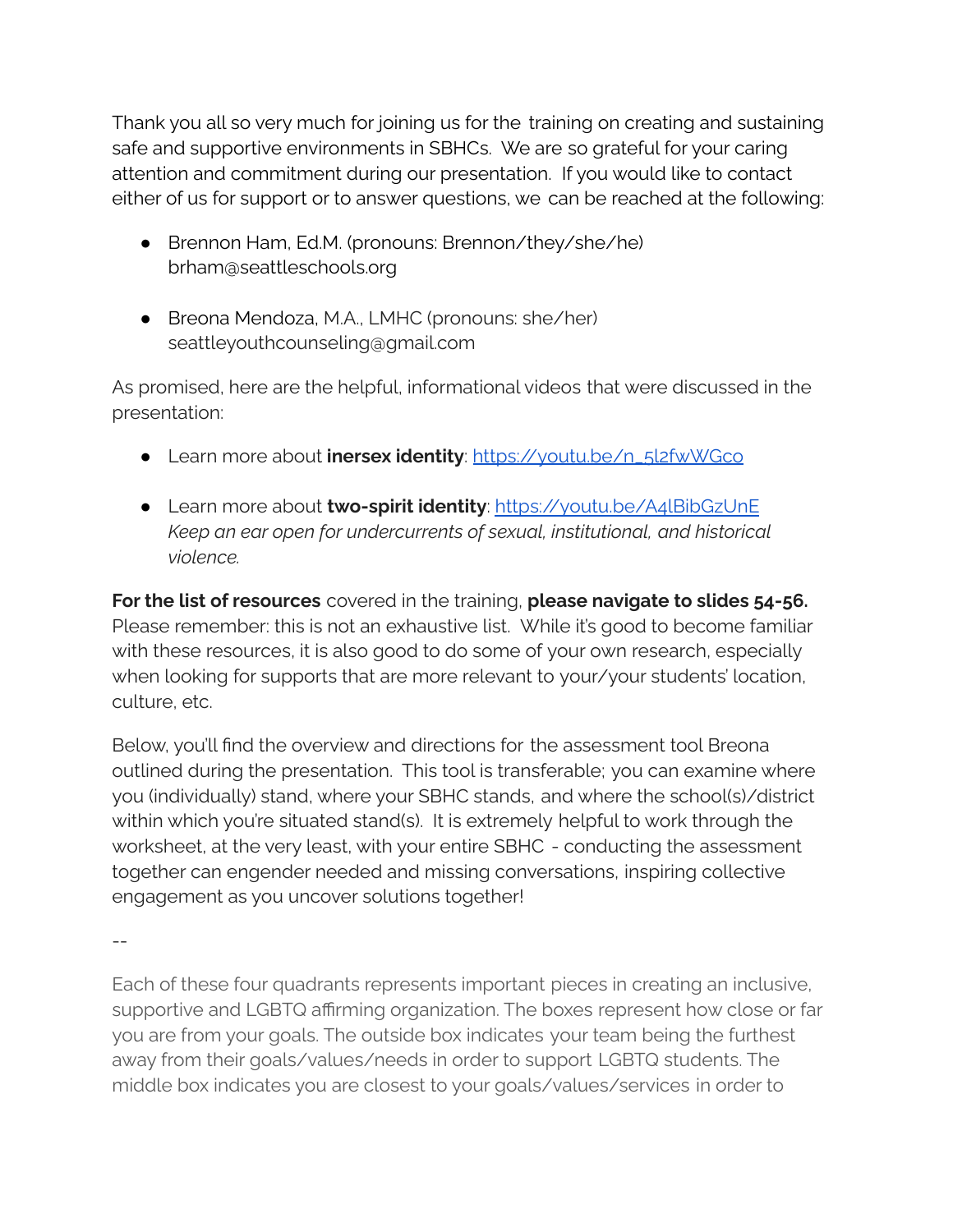support LGBTQ students. Put an X in each quadrant to show where you think your team is on that area of services/support. Use this as a resource to meet with your school based team. Assess where you feel your health center and team is at with regard to the four quadrants. Identify your top goals for each quadrant. Create an action plan with specific steps for how you accomplish each of the four goals and work together as a team to make it happen.

- 1. Resources/Community Connections: What resources will students and families need moving forward? Who are your most important allies in the school? What community agencies are going to be most helpful/important and how could you build bridges/collaboration/referral?
- 2. Policy's, procedures, paperwork: What policies are in place that explicitly protect LGBTQ+ students? Do you know where to look to find out? Is your paperwork LGBTQ+ affirming (space for "name you go by" and "pronouns you use," etc.).
- 3. Outreach/Advocacy: How do you reach the most marginalized students? How do you become a place students want to come? How do you build trust with students? Word of mouth is best referral source so how can you destigmatize health care, particularly mental health care at your schools
- 4. Youth Voice/Leadership: How could you incorporate youth voice? Do you have capacity to build a youth advisory board? Surveys? Internships?